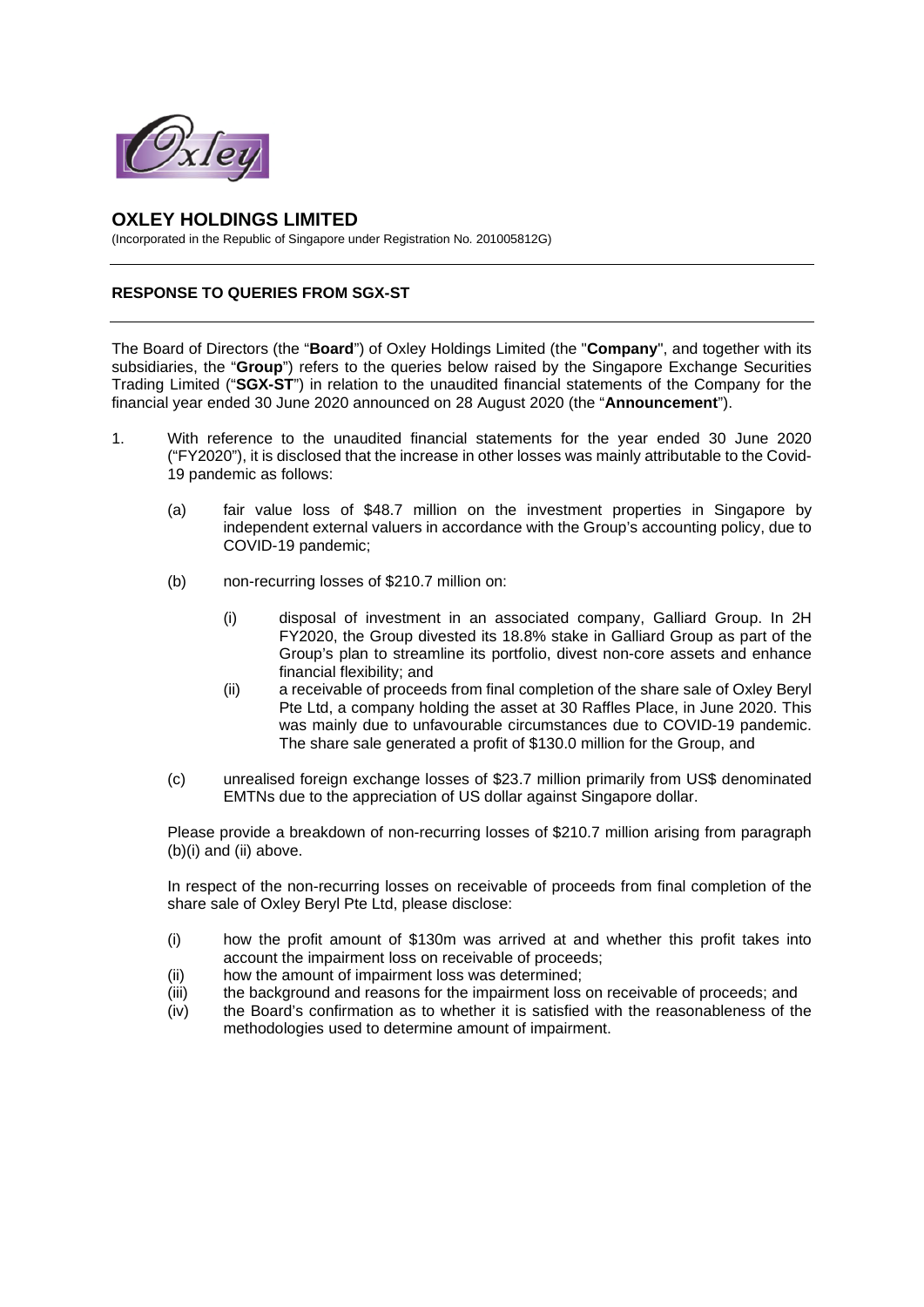Reply: The breakdown of the non-recurring losses of \$210.7 million is as follows:

|                                                      | \$'million |                                                                                        |
|------------------------------------------------------|------------|----------------------------------------------------------------------------------------|
| Loss on disposal of investment in<br>associate       | 100.7      | Relates to paragraph (b)(i) above and<br>disclosed in note 1(a)(i) of the Announcement |
| Loss on receivable from the associate                | 7.8        | Relates to paragraph (b)(i) above                                                      |
| Loss on receivable from share sale of<br>Oxley Beryl | 102.2      | Relates to paragraph (b)(ii) above                                                     |
|                                                      | 210.7      |                                                                                        |

In respect of the non-recurring losses on receivable of proceeds from final completion of the share sale of Oxley Beryl Pte Ltd:

(i) The profit amount of \$130.0 million was derived as follows:

|                                                                                                             |            | \$'million |
|-------------------------------------------------------------------------------------------------------------|------------|------------|
|                                                                                                             |            |            |
| Initial acquisition cost in 2018                                                                            | 660.0      |            |
| Other costs including stamp duty, AEI construction & related<br>cost.                                       | 144.0      |            |
| differential premium and finance cost                                                                       |            |            |
| Total cost                                                                                                  | 804.0      |            |
| Final disposal value                                                                                        | Note 1     | 934.0      |
| Profit on share sale of Oxley Beryl Pte Ltd                                                                 | 130.0      |            |
|                                                                                                             |            |            |
| Note 1                                                                                                      | \$'million | \$'million |
|                                                                                                             |            |            |
| Disposal value of the entire interest in Oxley Beryl – disclosed<br>in SGX announcement dated 30 April 2019 |            | 1,025.0    |
| Initial targeted divestment value of the retail and commercial<br>space                                     | 406.0      |            |
| Final divestment value in FY2020 - disclosed in SGX<br>announcements dated 19 May and 22 June 2020          | 315.0      | (91.0)     |
| Final disposal value                                                                                        |            | 934.0      |
|                                                                                                             |            |            |

The calculation of the overall profit amount of \$130.0 million has taken into consideration the loss on receivable of proceeds from the final completion of the share sale of Oxley Beryl.

- (ii) The loss of \$102.2 million included the difference of \$91.0 million between the initial and final divestment values of the retail and commercial space on level B2 to 5 of 30 Raffles Place. The remaining loss amount of \$11.2 million related mainly to additional alteration costs and other adjustments, tenant fitting-out cost borne by the Company due to the divestment value falling short of the initial target price, and estimated shortfall from the agreed aggregate monthly target rent in respect of the retail and commercial space.
- (iii) As explained above, the loss was mainly due to the final divestment value of the retail and commercial space of \$315.0 million falling short of the initial target of \$406.0 million, due to adverse market conditions arising from the COVID-19 pandemic. As disclosed in paragraph (b)(ii) of the Company's announcement on 9 May 2019, the